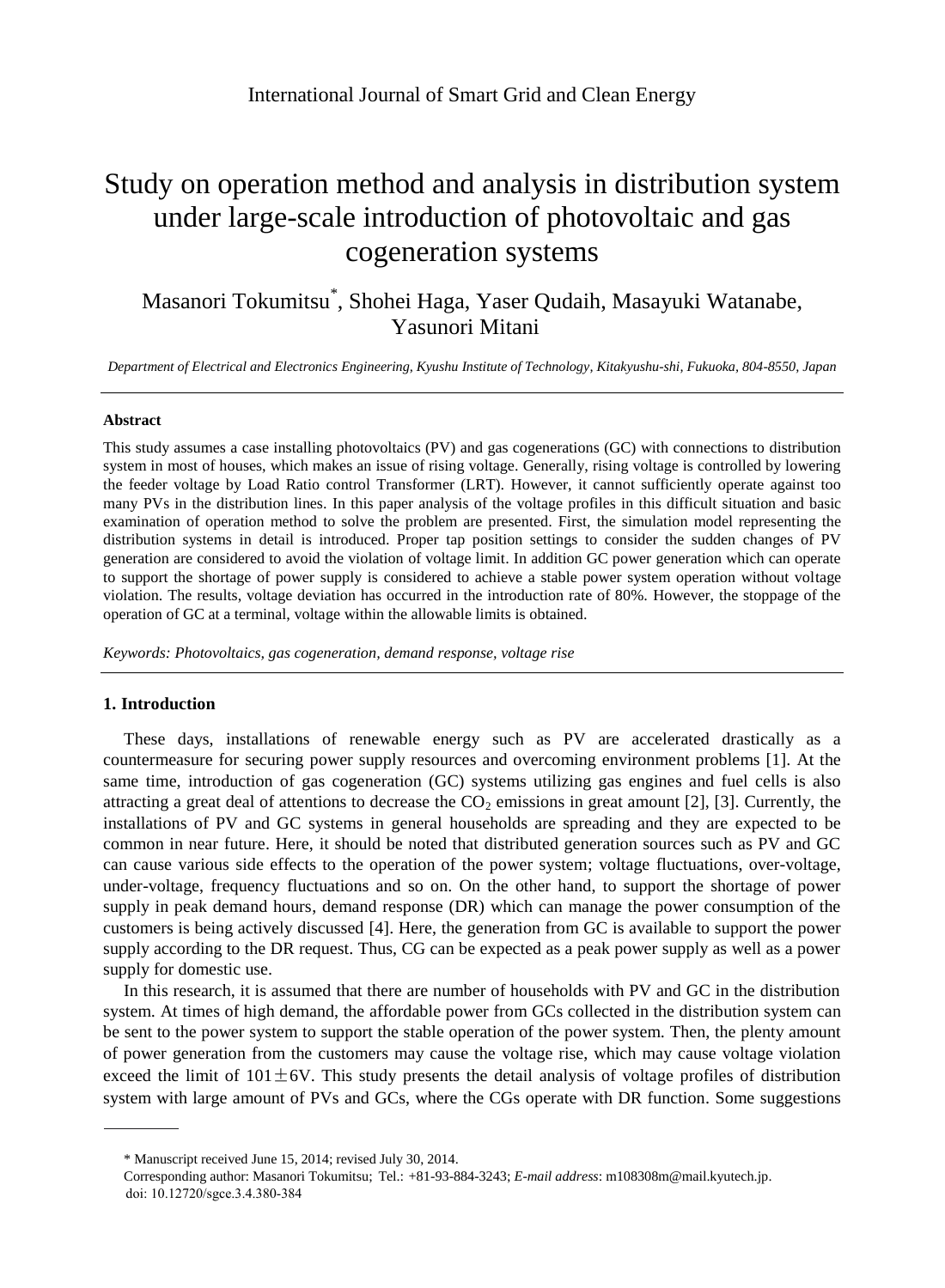to avoid the problem are also presented.

#### **2. Structure of Distribution System Model**

Currently, distribution system of our country is generally high-voltage side 6.6kV, low-voltage side 200V or 100V. In this study, it was assumed 6.6kV on a high-voltage side and 100V on a low-voltage side. The schematic diagram of distribution system model under study is shown in Fig. 1 [5]-[7]. It is a simplified model composed of branches and the total length is 3.91 km. If a lot of branches exist, the data volume at the time of system analysis will increase, and the grasp in problem will become difficult. So, its branch is omitting in this simulation model. It explains as follows about this model. Node 1 is the secondary side of the transformer while node 2 is the leader terminal from the transformer. Loads and distributed generation sources are connected in node 3 to 10. The model under study is for high-voltage distribution system and it does not take into account the low-voltage distribution system. The voltage of low voltage side is obtained by converting the high-voltage side. In general, a large power is consumed from the evening residential area. At this time, the tap position of the pole transformer was set up so that voltage might become equal at the starting point and end of a system. The tap changing position of the pole transformer is shown in Fig. 1.



Fig. 1. Distribution system model.

#### **3. Method of Analysis**

In this research, the simulation of voltage rise caused by distributed generation sources is conducted with the distribution system model as shown in Fig. 1. In the distribution system model building and analysis, using MATLAB, Simulink and SimPowerSystems.

|  | Load                  | Number of households  | 800            |
|--|-----------------------|-----------------------|----------------|
|  |                       | Maximum load          | $2.5$ kW       |
|  |                       | Average load (2 p.m.) | 843 W          |
|  | Distributed generator | PV                    | $4 \text{ kW}$ |
|  |                       | GC                    | $0.75$ kW      |
|  | <b>LRT</b>            | Tapping-voltage       | 60[V]          |
|  |                       | Number of taps        |                |
|  |                       |                       |                |

Table 1. Setting condition [10]

The system model is built only in high-voltage distribution system and the low voltage side is calculated from the voltage of the high voltage side as mentioned earlier. Therefore, it is necessary to consider the internal resistance of the pole transformer as well as voltage fluctuations in the low-voltage side of the distribution system. Considering a voltage variation of 3V due to the resistance in the lowvoltage side, allowable voltage range becomes  $101 \pm 3V$  [8]. In addition, if the converted value from the high-voltage side is set as  $101\pm3V$ , the voltage at the consumer terminal in the low-voltage end is also assumed to be within the acceptable range. Table 1 shows the equipment settings during simulation. LRT is a standard as for tap 0. And, it is changeable up to  $\pm 8$ . In other words the sending out voltage is changeable from 6120V to 7080V. The voltage does not fall below the lower limit even when the output of PV system rapidly decreases due to sequential switching of the LRT in accordance with the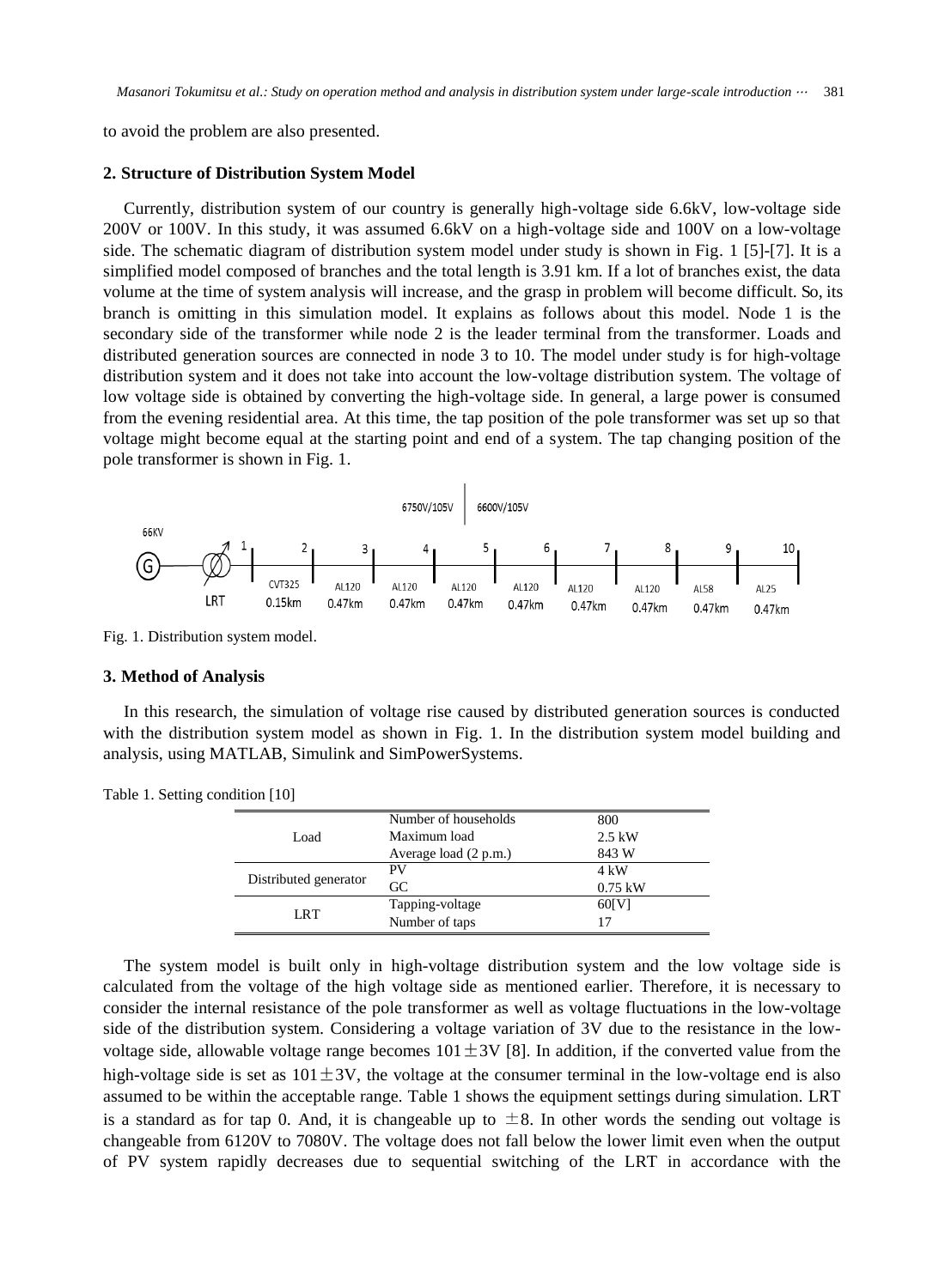introduction rate of distributed sources [9]. Also, it is assumed that there is no sudden change in the GC generation. Simultaneous simulation of generation from PV and GC is conducted and activation time of DR is assumed to be from 1 p.m. to 2 p.m.



Fig. 2. PV output waveform.

![](_page_2_Figure_4.jpeg)

#### **4. Analysis Result**

Currently, In the power generation capacity of the photovoltaic generation, from 3 kW to 3.5 kW is a main current. It is expected that large-capacity things spread in future. In this research, the rated output of PV is 4 kW. The PV and GC output used in the analysis is shown in Fig. 2 and Fig. 3. The corresponding graph of PV is taken from the data of the 2.88 kW PV installed in Kyushu Institute of Technology Tobata campus and is converted to 4 kW. The generation data of PV used the waveform from 1 p.m. to 2 p.m. on August 7, 2013. Power generation of GC used the fixed waveform of 0.75 kW of rate outputs.

The node voltages at 2 p.m. are shown in Fig. 4 in cases of varying introduction rate of PV and GC. This corresponds to PV and GC installed in a total of 800 households. From Fig. 4, it is seen that there is no voltage deviation in the cases of 0%, 20%, and 40% introduction rate. This is due to the tap-changing LRT which upon anticipation of voltage rise caused by the reversed power flow, maintains the voltage not to fall below the lower limit. LRT tap position -4 is sending out voltage 6360V. Analysis results of the case of increasing introduction rate of addition is shown in Fig. 5. In the case of 80% introduction rate, a voltage deviation in node 10 is observed. LRT tap position -5 is sending out voltage 6300V. A significant voltage rise in node 9 and 10 where GC is not connected was also observed. In this case, all nodes are within the voltage limits as shown in Fig. 6.

![](_page_2_Figure_8.jpeg)

Fig. 4. LRT tap position -4 introduction rate 0%, 20%, and 40%.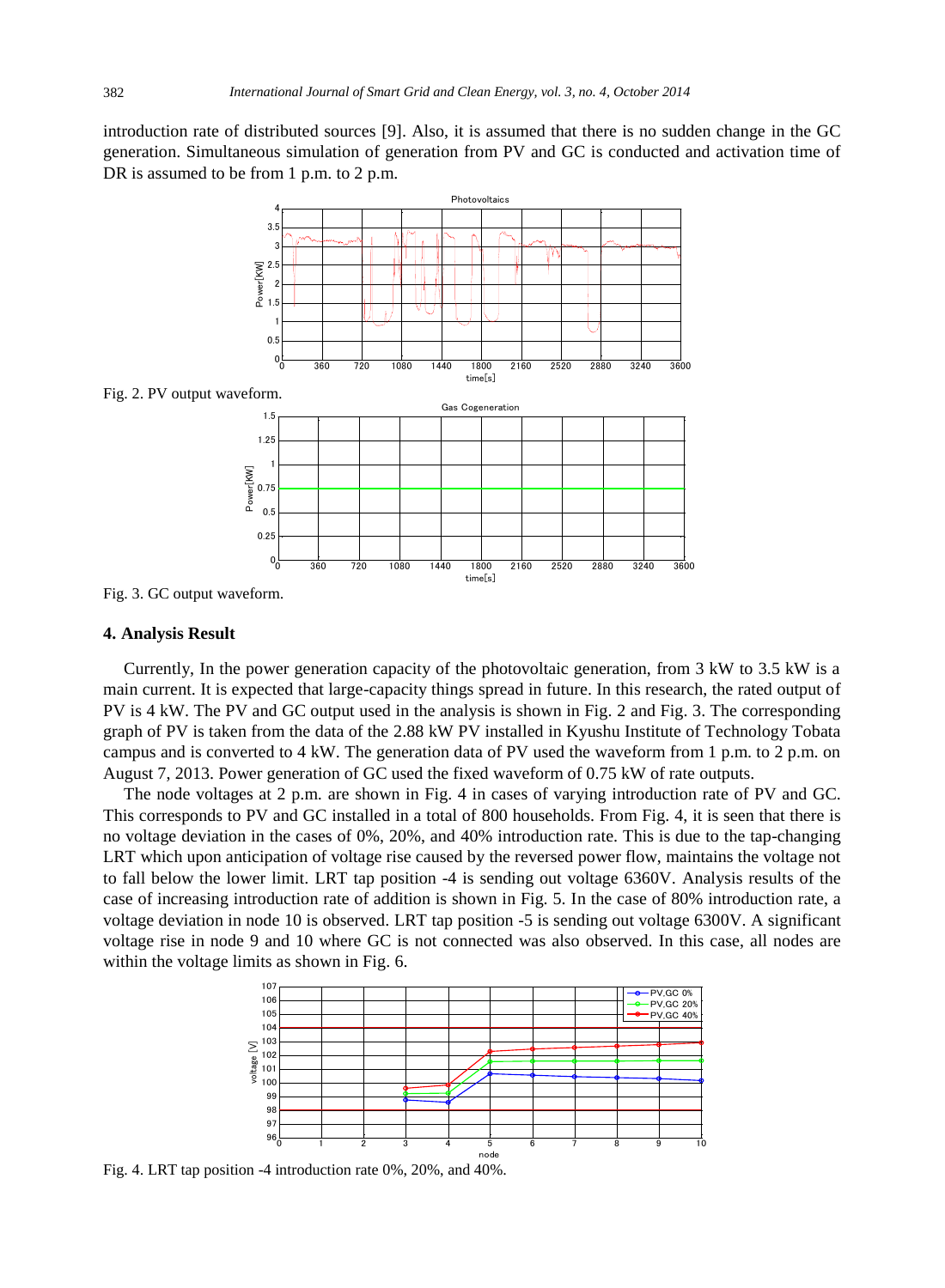![](_page_3_Figure_1.jpeg)

Fig. 5. LRT tap position -5 introduction rate 60% and 80%.

![](_page_3_Figure_3.jpeg)

Fig. 6. Comparison before and after GC stops.

![](_page_3_Figure_5.jpeg)

Fig. 7. Power flow to the upper system.

Moreover, an analysis on the reverse power flow to the upper system subjected to DR with PV and GC generation output is conducted in the case of introduction rate of 80% and stopped generation of GC on node 9 and 10. The power flow to the upper system is shown in Fig. 7. From this result, it is known that in 1 hour time span with DR, 1691 kWh accommodation of power to the upper system is possible.

## **5. Conclusion**

In this paper, the evaluation of the large-capacity introduction of PV and GC in a distribution system in a residential area is conducted. Results obtained in this study are summarized as follows. In the system model, the sudden variations of PV are considered, and timely switching of the LRT tap-changing transformer in response to the introduction of GC and PV is observed. Voltage deviation is observed in the case of 80% introduction rate but with the stoppage of the operation of GC at a terminal, voltage within the allowable limits is obtained. However, the reverse power flow from the node with significant voltage rise is no longer possible. In addition, there can be a bias in selling power capacity depending on the distance from the substation. This disparity should be solved when the introduction of distributed generation sources advances further in the future. Moreover, the sending of power to the upper system through the reverse power flow and its contribution to the stable operation of the power system is verified.